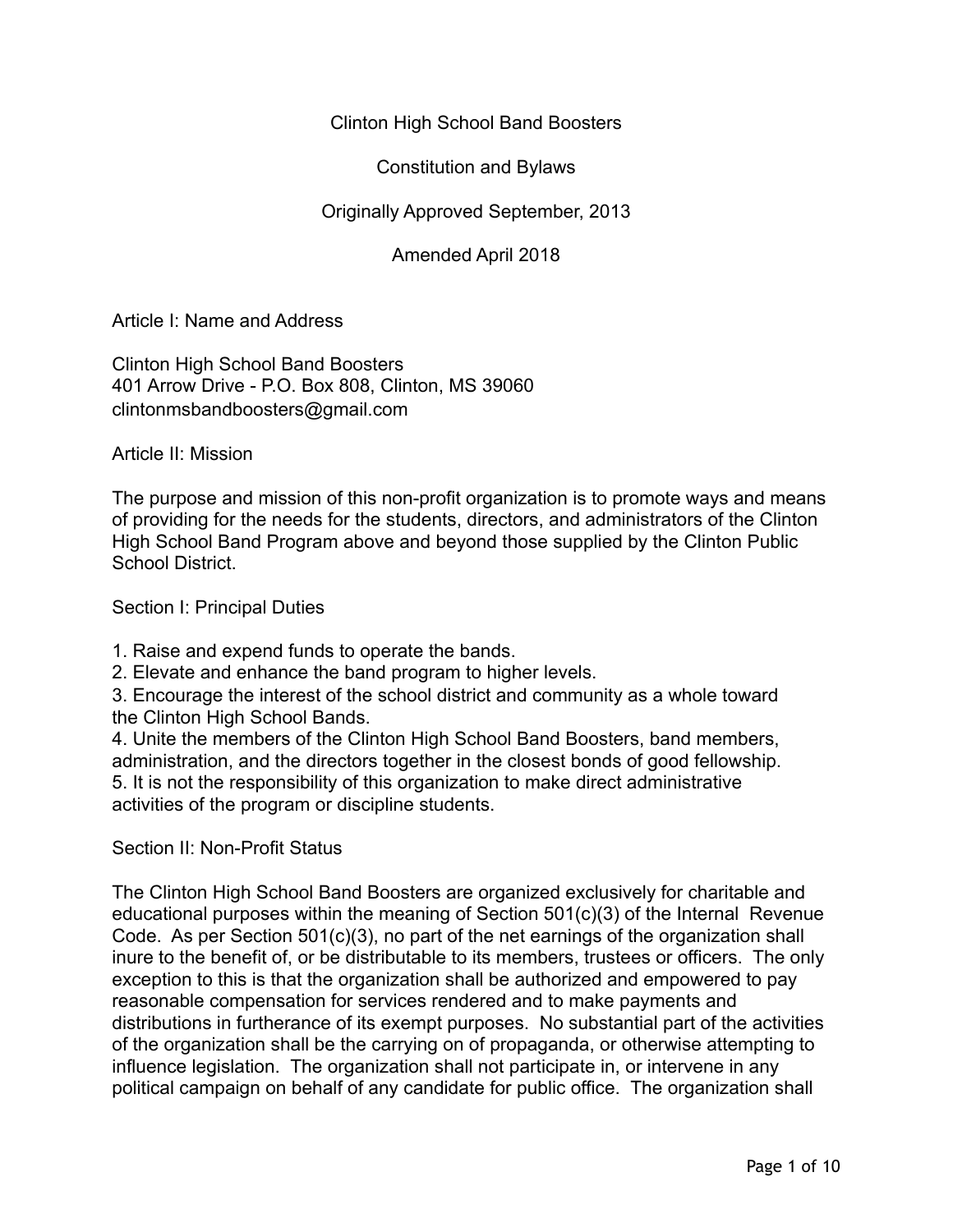not carry on any activity prohibited by organizations exempt from federal income tax under Section 501(c)(3) of the Internal Revenue Code.

Section III: Personal Exemption from Entity Debt

No officer, director or member of this group shall be responsible for the debts of the entity. All Executive Board members will be covered under a liability insurance policy paid for by the Clinton High School Band Booster Association.

Article III: Membership

Section I: Member Requirements

Membership in the Clinton High School Band Booster Association shall be open to any person interested in the enhancement and enrichment of the Clinton High School, Sumner Hill, CJHS, and Beginner Band Programs. All band members and all parents or guardians of such students are automatically members of this entity and are eligible for election to office. There are no membership dues. Members have voting privileges, one vote per member.

Article IV: Officers and Assigned Duties

Section I: Organizational Structure

The Clinton High School Band Booster Association shall function according to the following hierarchy:

- 1. Head Band Director
- 2. Clinton High School Band Boosters Officers
- 3. Clinton High School Band Boosters Committee Chairs and General Members

This hierarchy states the proper chain-of-command in matters concerning the Clinton High School Band Booster Association, including but not exclusively, decisions relating to operation of the Clinton High School Band Booster Association and its financial matters.

Section II: Executive Board Composition

The Elected officers of this organization shall consist of: President, Vice President, Secretary, Treasurer, and Purchasing Agent .All officers shall be parents or guardians band students.

The Executive Committee shall be comprised of the duly elected officers and the Band Director(s).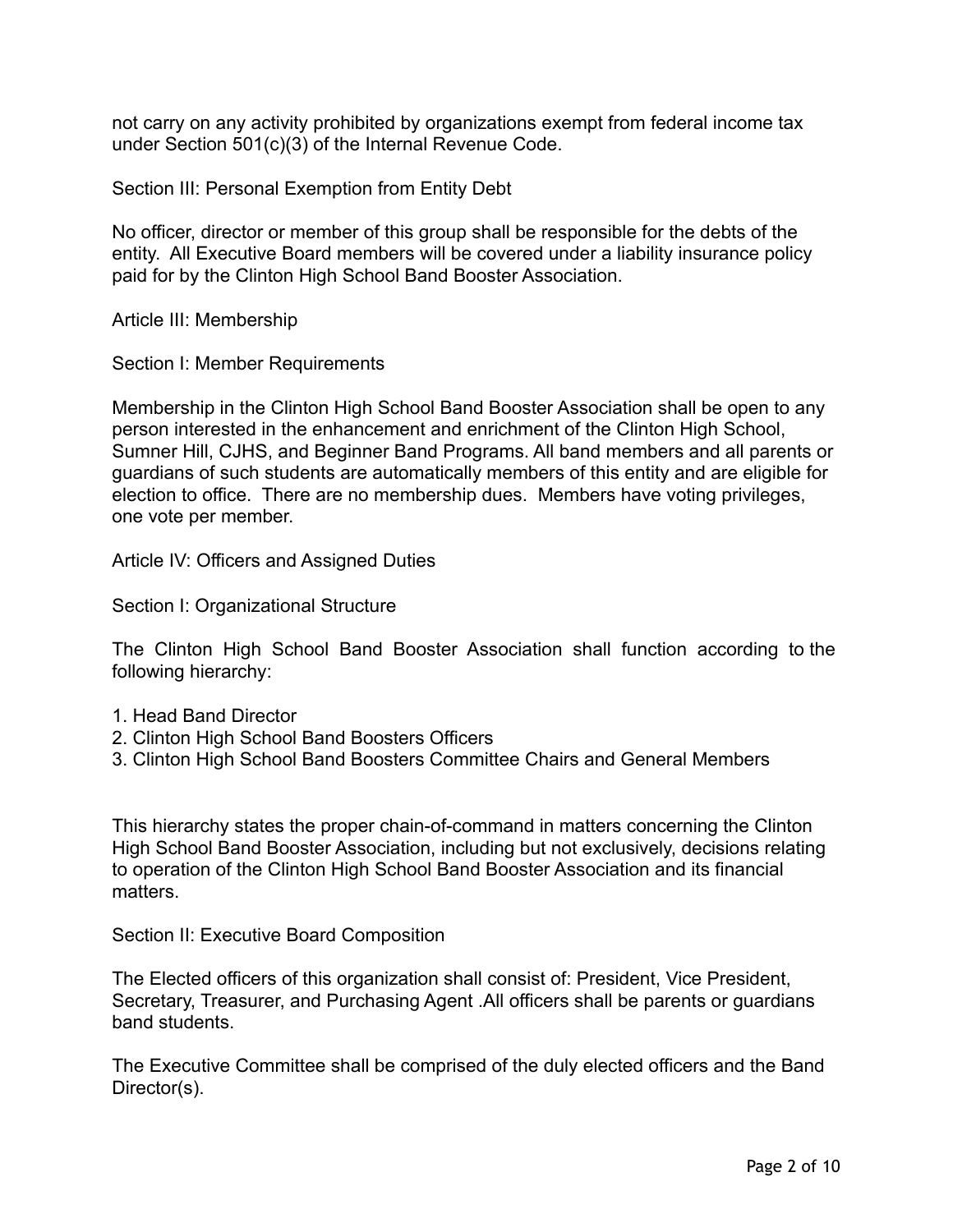Section II.1: Band Booster Administrative Assistant

The duties of the Administrative Assistant shall be

•Monitor student member database.

- •Maintain organization files, tax preparation materials, including accounting software.
- •Work directly with the Director of Bands, the Booster President, and Treasurer.

•Provide other associated services in connection with identified issues as reasonably requested.

This position is a contracted yearly with the Band Director and Booster President.

Section III: Executive Board Member Votes

Each member of the Executive Board shall have one vote. The Band Directors shall be ex-officio member of the Executive Board.

Section IV: Executive Board Duties

The Executive Board shall have the power and responsibility to recommend to the general Band Booster Association membership the establishment of policy and control of the operation of the entity, acting through the President, other Officers, and Board Members. The duties of the Executive Committee shall be:

1. Transact necessary business between general Booster meetings

2. Transact necessary business as may be referred to it by the general membership

3. Create ad hoc committees and approve the specific work of such committees and to meet ahead of the Booster meetings

4. Create and approve agendas for general membership meetings

5. Recommend changes to the approved operating budget of the Band Program as proposed by the Director for adoption by the General Membership

6. Approve purchases not itemized on the yearly budget should funding exist in surplus; however, if the purchases made from the surplus will exceed a 3% increase in the latest approved operating budget, the budget shall require a modification by the General Membership.

7. Approve fundraiser projects suggested by the members or private individuals.

Section V: Term of Office

Executive Board Officers shall hold office for a period of one year, and may be considered for re-election. A person may hold no office for more than two consecutive years. No family may hold more than one office during the same a year.

Section VI: New Officer Election and Transitional Joint Meeting

Newly elected and constituted Executive Board Officers shall be elected in the membership meeting in May. The newly elected Officers shall attend without a vote a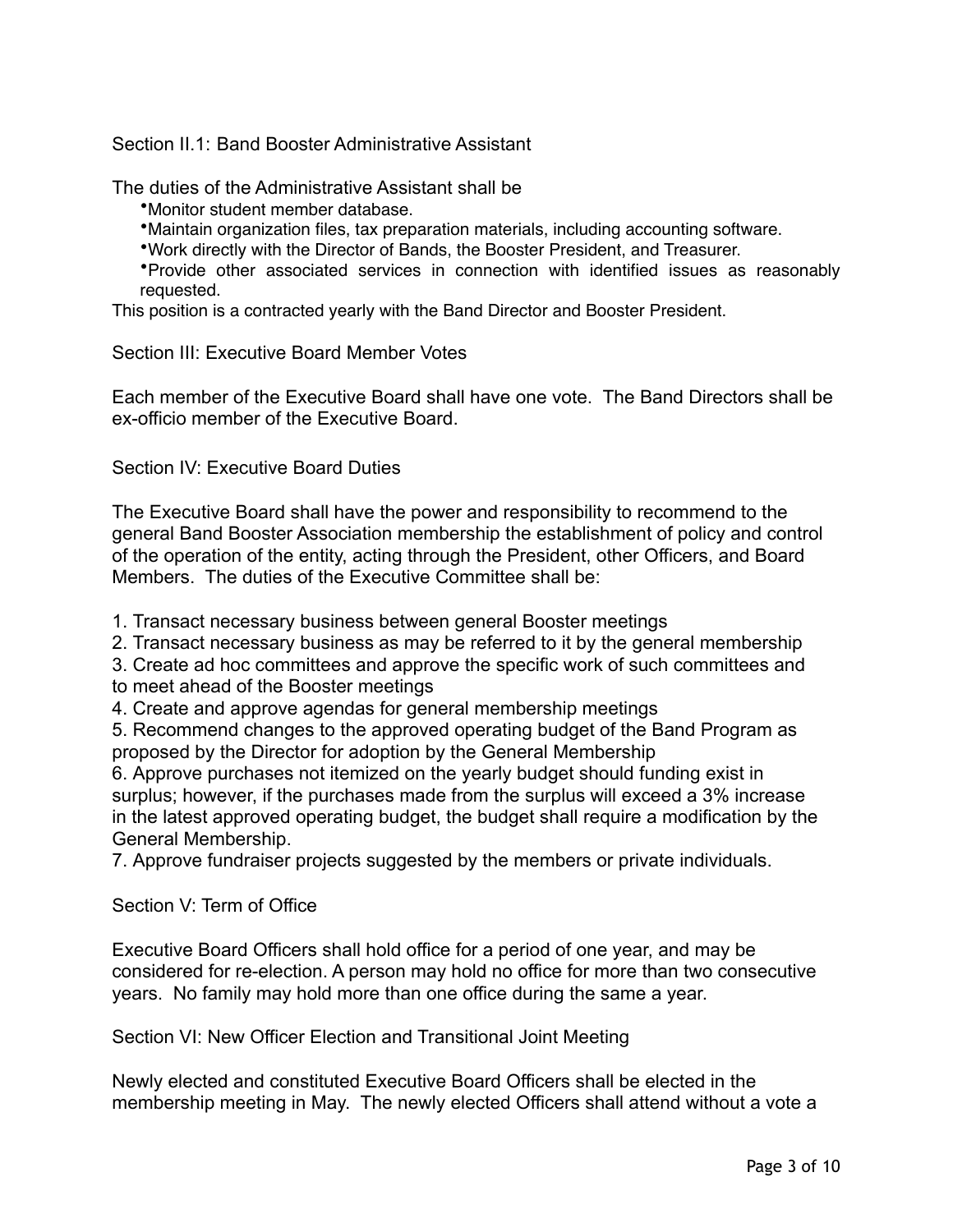joint meeting of the Executive Committee along with the outgoing Officers. This joint meeting shall be held after the election and before the installation of new Officers.

## Section VII: Filling Vacant Offices

Vacancy in any Executive Board Office or Committee Chair shall be filled with an election held at the next regular meeting of the membership unless there is an "elect" position for the office. A vacancy exists when any officer resigns his or her office or is recalled by the members or Executive Committee. There shall be a standing committee chairperson elected at the time board member elections occur. The President retains the right to appoint any member in good standing to any committee created after elections, or appoint members to committees during that calendar year.

#### Section VIII: Removal

An officer can be removed from office for failure to fulfill his/her duties, for nonadherence to the provisions of the by-laws, or for cause. Prior written notice must be given by the Executive Committee to the Officer prior to his or her removal. Violations of trust shall be cause for immediate removal by the President acting in conjunction with the Band Director and/or Executive Committee.

### Section IX Executive Board Meetings

The Executive Board shall meet monthly during the school year, or at the discretion of the President, at a location to be announced. All meeting times and places must be posted on the organization's website within 14 days of the event. In case of called emergency meetings, telephone/email notification may be used as well. All business at each meeting will have an agenda and be conducted according to Robert's Rule of Order.

## Section X: Responsibility of the Officers

1. The President shall preside at all meetings and perform all duties associated with the office. He or she shall, with the approval of the Executive Committee and Members, appoint ad hoc committees, and he or she shall be an ex-officio member of all Standing and Ad Hoc committees. The president shall preside at all meetings of the CHSBB and see that all committees function efficiently. He or she shall call for regular committee reports at every meeting. He or she shall act as a liaison in close contact with the Director and Assistant Directors. In the event that a committee chair or committee member cannot perform specified duties he or she shall be in charge of finding suitable temporary replacements or doing the tasks themselves. In addition the President shall oversee the operating budget for the Boosters and see that the proposed budget's funds are raised and spent accordingly, in conjunction with the Band Director and Treasurer.

2. The Vice President, in the absence of the President, shall preside over the CHS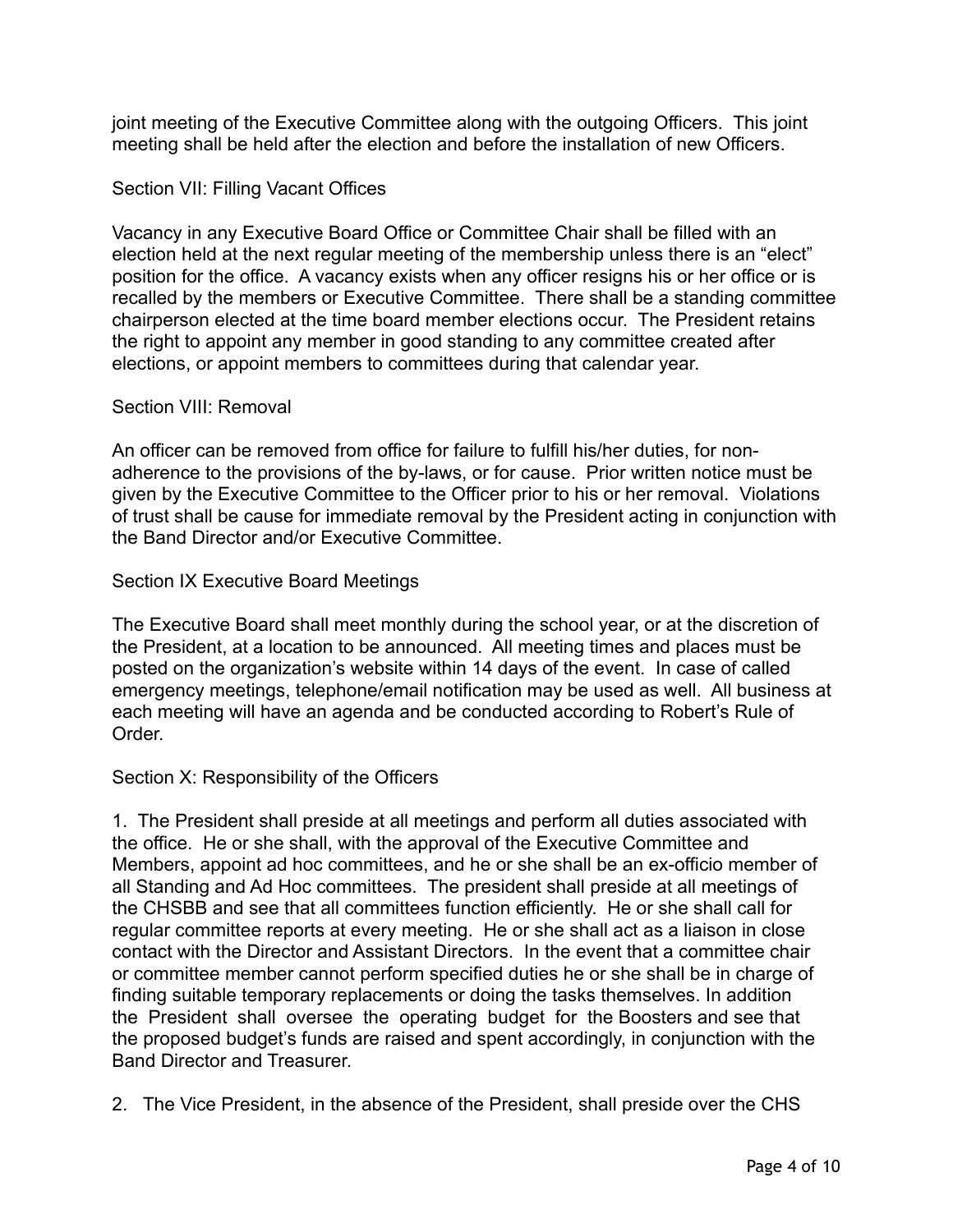Band Boosters Organization. The Vice President shall act as the committee chair for all committees in the absence of the appointed committee chair. The Vice President shall perform all other duties assigned by the President. Due to the complex nature of the office of President, the Vice President shall also be the President-Elect for the next band year.

3. The Secretary shall keep an accurate record of all the proceedings of the organization and shall furnish the President with copies of all minutes to be filed with the appropriate school board members so there is a permanent record. He or she shall conduct all the correspondence of the organization as directed by the President or Band Director. He or she shall issue notices of all meetings of the organization and shall read all communication directed to the organization at its scheduled meeting time. The Secretary also works with the Chair of the Publicity Committee to make all appropriate public records and meeting minutes available on line.

4. The Treasurer, with the assistance of the Band Administrative Assistant, shall keep accurate and detailed accounts in the Treasurer's permanent book of all money received and paid out. He or she submits reports at all general meetings of the Boosters detailing, at a minimum the expenditures, receipts and balance at hand. He or she is responsible for depositing raised funds into a bank approved by the boosters as well as pay by check all bills approved by the Booster's membership. The Band Administrative Assistant and/or Treasurer will preserve all vouchers, receipts bank statements and canceled checks. They shall also submit all financial records in the event of an audit. Last, the treasurer or Band Administrative Assistant shall sign all checks from the treasury of the Boosters' in accordance with the policy of the Booster's bank.

5. The Purchasing Agent shall be responsible for purchasing all supplies for the football concessions, and other special events hosted by the Clinton Band.

Section XI: Election of Officers

The Nomination Committee consisting of the High School Band Director, an Assistant Director, and three active members of the organization shall prepare a slate of candidates for the annual election of officers to be held at the May General Membership meeting. These members should not be candidates running for office in the election in which they are serving on the nominating committee. Booster club members interested in one of the Board Positions will be required to contact one of the Nomination Committee members to place their name on the ballot. The Nomination Committee shall present the entire slate of nominees at the April meeting and again prior to the election at the May Meeting. It is the responsibility of the Nominating Committee to provide at least one eligible nominee for each position either from submission by interested members or by contacting members to consider the position should there not be at least one submitted name for any office.

In the event of a tie vote the nominees will be permitted to give up to a two minute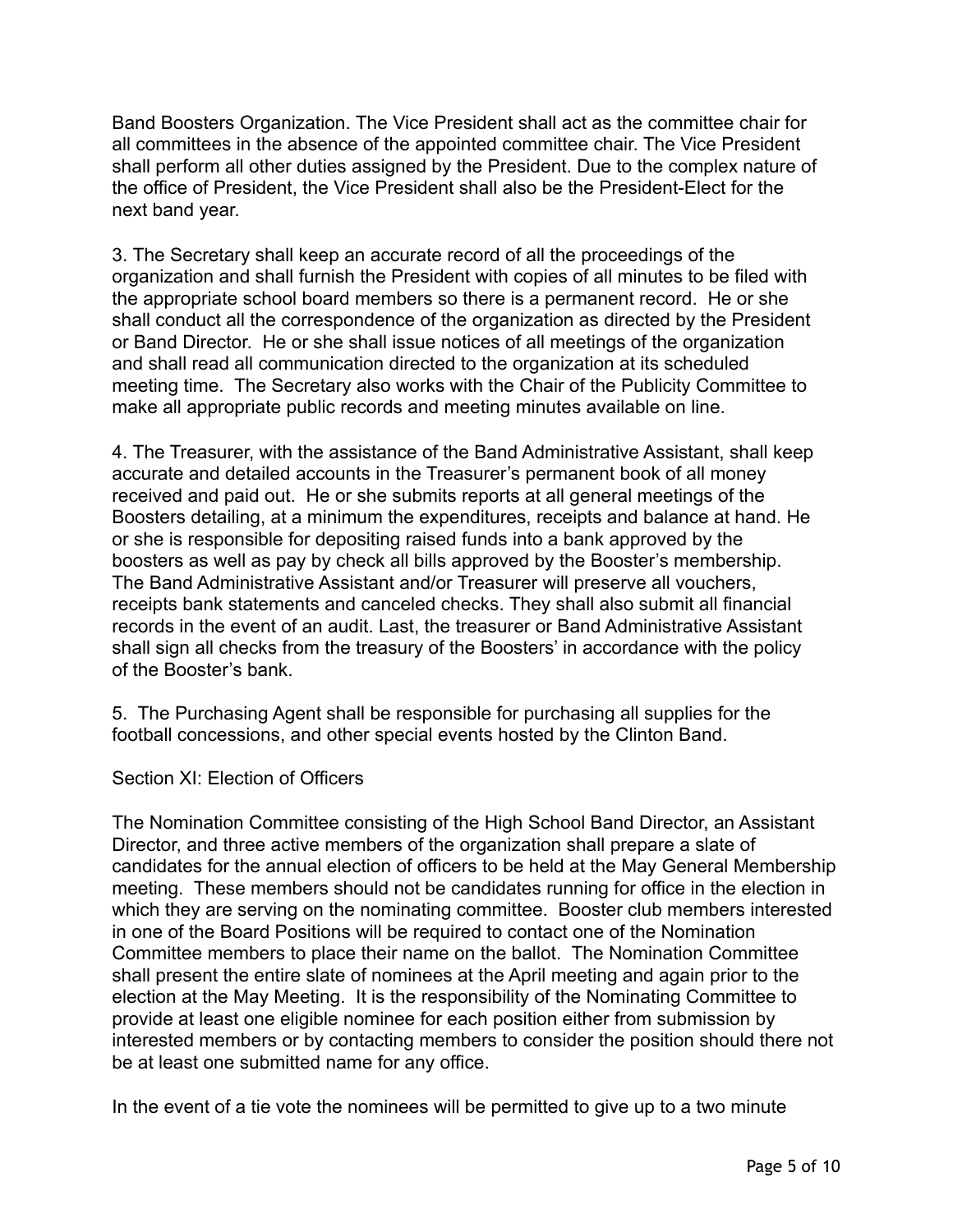presentation followed by a revote. In the event of a second tie vote the election for that office will be postponed until the following meeting.

Nominations from the floor will be accepted as a write in on the secret ballot issued at the election meeting. However, if there is only one member running for a particular office the election for the office may be held by voice. A majority vote constitutes an election to that position. Newly elected members shall be installed at the June meeting.

Article V: Committees

Section I: Committee Chairs and Responsibilities

The following are committee chair positions that will need to be filled by board appointment to ensure the success and day-to-day operations of the Clinton High School Band.

1. The Chair of the Committee of Chaperones and Health and Safety shall be assigned to the task of securing Clinton High School Band Boosters to chaperone all of the appearances of any kind as deemed necessary by the Director. This includes chaperones for band camp, pre camps, all football games, competitions, festivals, concerts and trips. This committee chair will see that Director approved training is provided for all Clinton High School Band chaperones and that all are appropriately informed of their expectations and duties as a chaperone. This committee will be responsible for overseeing and maintaining the medical supply kit, as well as the medical records. They will also develop a policy for performing a "kids safe" background check on all chaperones and once developed, ensures that it is carried out.

2. The Chair of the Concessions Committee shall meet prior to football season and prepare the stands for operation and be ready to open the stands one hour prior to the start of games. This committee should advise the Purchasing Agent of each stand's particular needs, and organize the equipment and supplies after each game. The Concessions Committee shall also see to it that there are sufficient personnel to man the concession stands at all home football games and other band related events at which the Clinton High School Bands are expected to provide concession personnel. This Includes, but is not limited to: Football Games, Hosting Band Contests, and functions held at the school, special hospitality needs as requested by the Director, etc. This person will assume a special duty to carry out a successful concession operation should any fundraising opportunity or other band function call for concession.

3. The Chair of the Equipment Committee is responsible for coordinating the transportation of all needed equipment to and from the performance sites of the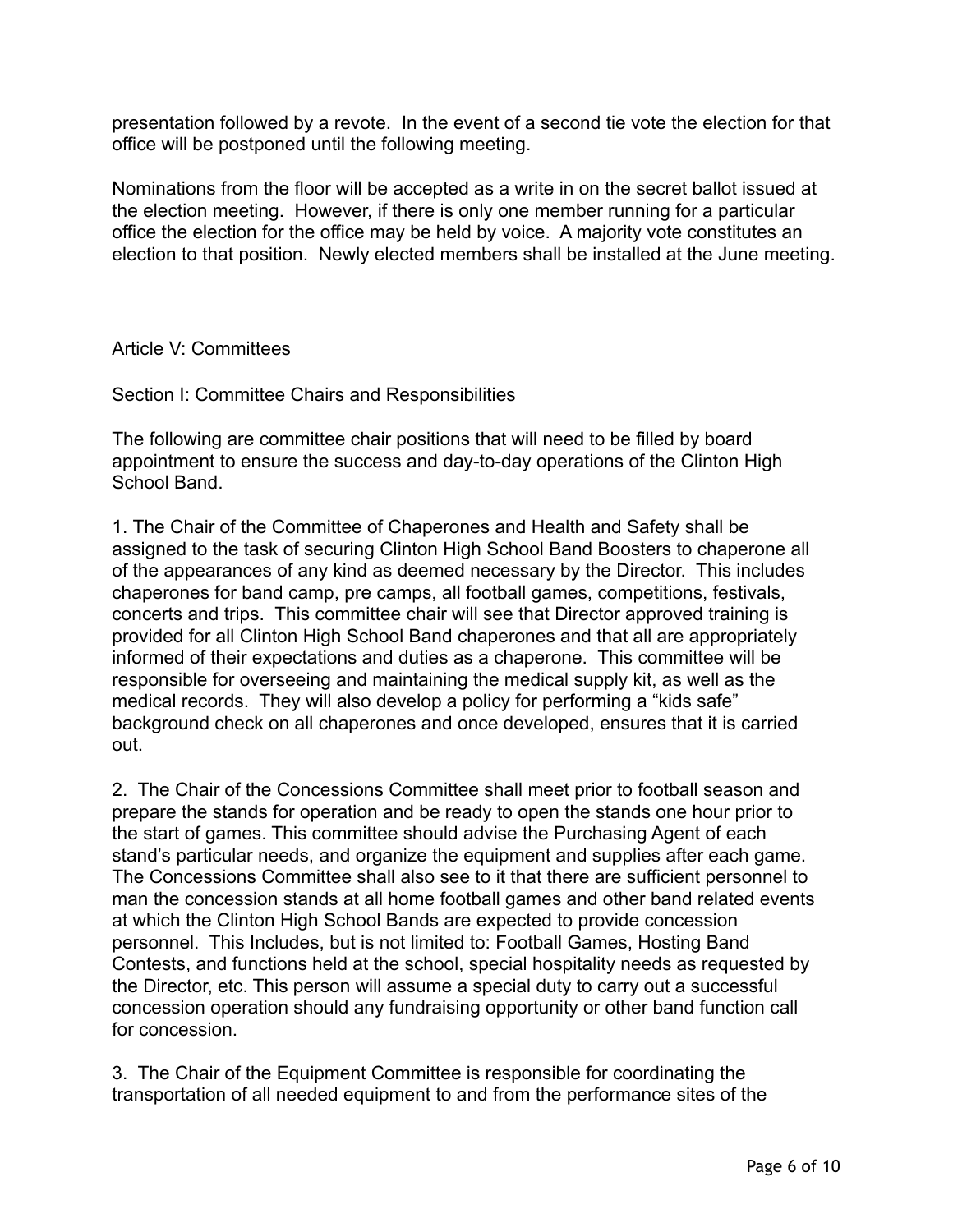Clinton High School Bands. This includes Marching, Woodwind, Symphonic, Concert and Jazz Bands and other small ensembles as deemed necessary by the director. The committee chair shall be responsible for (if necessary) the rental and/or borrowing of trucks, trailers, etc. necessary to complete the task. Members of this committee should be prepared, and appropriately informed of such an expectation: to arrive early and stay late to facilitate the loading and unloading of band equipment. The Chair should work closely with the Director, Color Guard Sponsor and Captains, Percussion Staff and Section Leaders in developing accurate lists of what is needed at each performance.

4. The Chair of the Fundraiser Committee shall be responsible for managing a committee of parents that will make suggestions to the general assembly regarding fundraising options.

5. The Chair of the Uniform Committee will oversee the inventory and maintenance of all marching band uniforms. They will be responsible for recruiting Boosters to issue and maintain all band uniforms and band uniform parts belonging to Clinton High School Band. The Committee and Chair will coordinate all cleaning of band uniforms, including any business contact required to complete the task.

6. The Chair of the Publicity Committee shall be in charge of promoting Clinton Band events to the appropriate media and personnel, as well as promoting CHSBB meetings, fundraisers and events. They will also maintain the Booster Facebook page. The Secretary will be a standing member of this committee in order to foster communication.

7. The Chair of the History Committee will be in charge of taking and/or securing photos and supplying the Director with digital photography and video of any and all events requested and collecting digital photography and video of others for compilation. They work closely with the Publicity Committee in providing a rich source of documentation of band activities.

8. The Color Guard & Winter Guard Liaison shall liaison between the Color Guard and the band director. They will be accessible to the Color Guard for assistance with events including uniform fitting, special chaperone needs and other events and duties which are essential to the operation of this auxiliary group.

9. The Percussion Liaison shall liaison between the Clinton Percussion ensemble and the band director. They will be accessible to the Clinton Percussion ensemble for assistance with fundraising, publicity, and any other need indicated by the percussion or band director.

10. The Junior High School Liaison shall liaison between the band and the Junior High Booster organization and be a member of both, to provide communication and continuity between the organizations.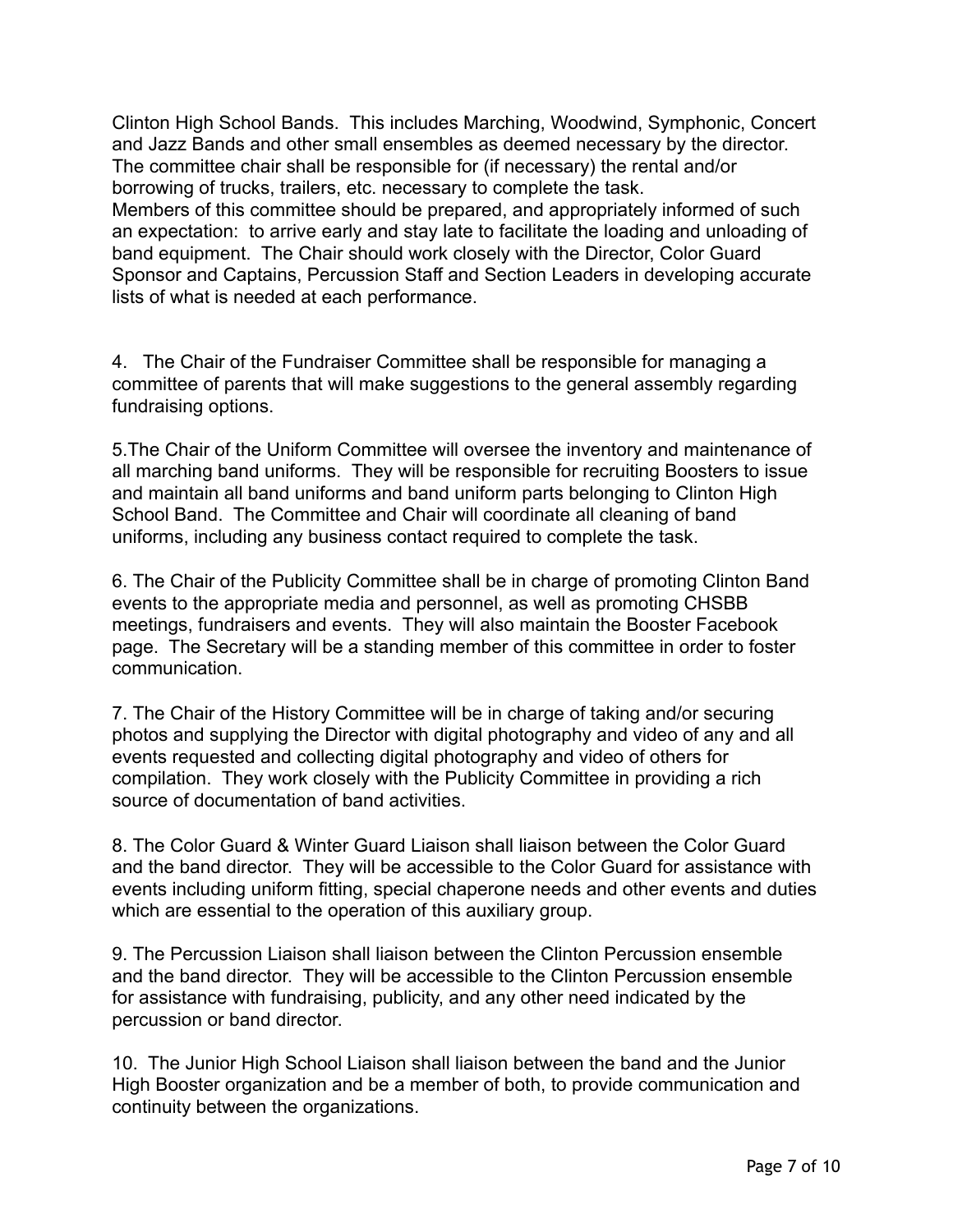Article VI: Meetings

Section I: Location and Schedule

Meetings of the organization shall be held in the Clinton High School Band Room and are to be held at least quarterly. The General meeting of the membership will be conducted in August, October/November, February, March, April and May at a date to be determined by the Executive Committee. All meetings will be held at 7 PM in the Clinton High School Band Hall. Meetings will be posted on the band calendar, school calendar via web site and band web site 10 calendar days prior to the meeting. Meeting agendas will also be posted and available to all members 24 hours prior to the meeting. Meetings will also be announced to students so they can notify parents and guardians.

Section II: Special Meetings

Special Meetings may be called by the President. The President shall call a special meeting upon request of five (5) members. No business can be transacted at a called meeting except that for which the meeting was called.

Article VI: Financial Policies.

Section I: Fiscal Year

The fiscal year of the CHSBB begins July 1 and ends June 30 of the following year. All funds shall be kept in a checking account in the name of Clinton High School Band Boosters, requiring two signatures of the Executive Board and held at a local financial institution.

#### Section III: Reporting

All Financial activity shall be recorded in an accounting system in coordination with end of year IRS document preparer. The Treasurer and one other Executive Board member shall reconcile the account(s) monthly and report all financial activity monthly. The CHSBB shall arrange an independent review of its financial records each year.

Section IV: Ending Balance

The organization shall leave a minimum of \$2,000 in the treasury at the end of each fiscal year.

Section V: Contracts

Authority to sign contracts is limited to the President or the President's designee. Contracts in excess of \$5,000 will require 2 written quotes. No contract shall circumvent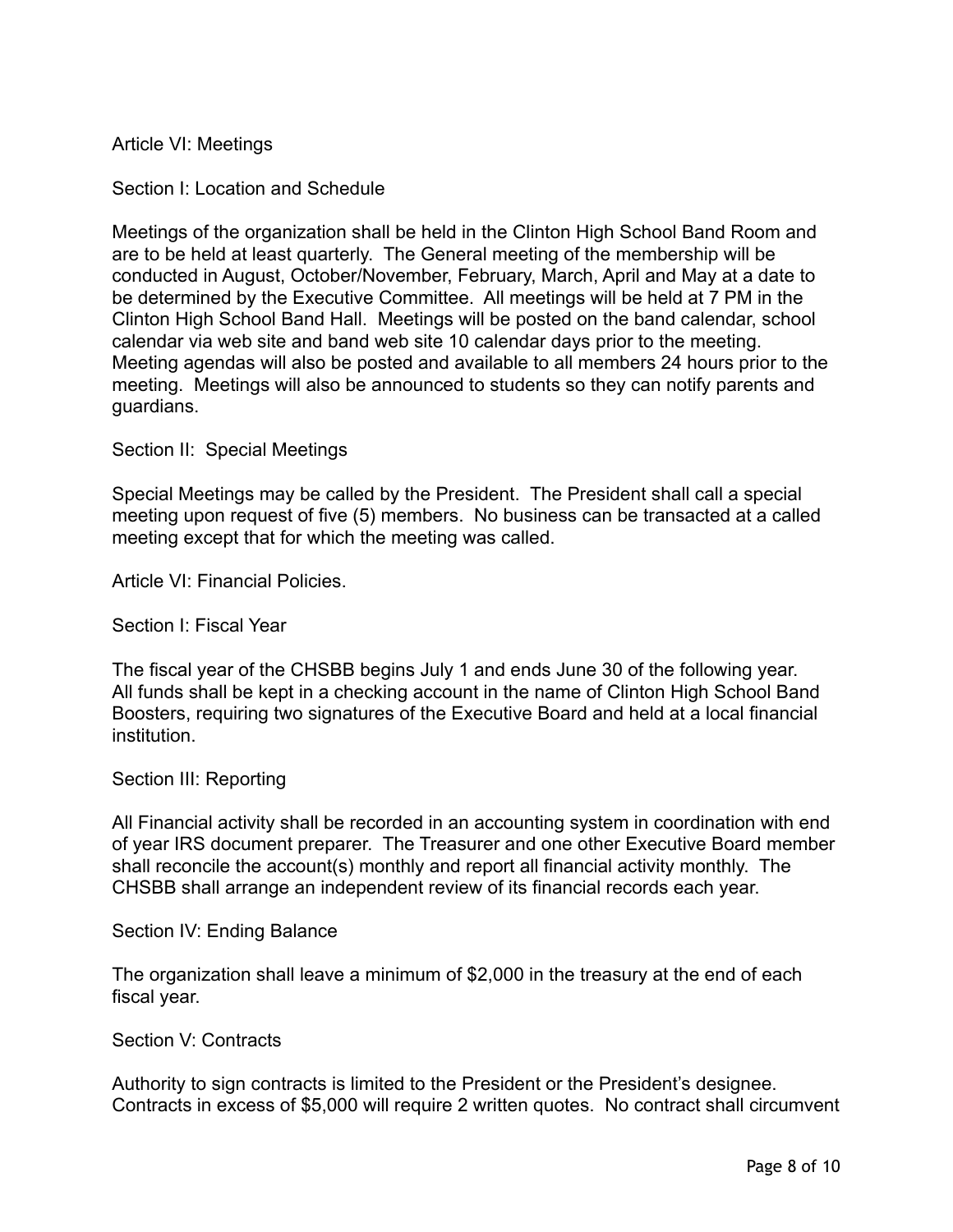District purchasing policies.

Section VI: Budget

A budget will be required in May of each year, prepared by the Treasurer.

Article VII: Uses of Funds Raised by the Organization

All funds raised by the organization are the property of the organization pursuant to the Internal Revenue Code. Funds raised by members of the organization shall be distributed in either the Band Operating Accounts (BOA) or Band Individual Accounts (BIA) as determined by the Director and Executive Board. The BOA shall be used to pay for all budgeted expenses in the method outlined in Article VIII. A BIA balance may be carried forward for use by a sibling currently enrolled in the CHSBB Band Program. Should any funds remain in a BIA account after a student has graduated, been removed from the program, quit, or left Clinton High School all remaining funds will be deposited in the BOA. The Executive Committee shall recommend a budget that is voted on and approved by the General Membership at the quarterly meeting.

Section I: Use of BIA Funds

BIA funds shall be used for the following purposes only, and are subject to approval from the Director and Treasurer.

- 1. All Ensemble participation fees due to the CHSBB
- 2. Trip expenses due to the CHSBB
- 3. All fees to participate in state sanctioned events

4. Concert Dresses, Tuxedos, or their parts if ordered from the programs designated vendor as decided by the director.

- 5. School Instrumental Repairs if fixed through the programs vendor
- 6. Any Band apparel supplied by the CHSBB

Section II: Use of BOA Funds

BOA Funds will be used to pursue the Mission and to accomplish the Principal Duties of the CHSBB as outlined in Article II of the Constitution.

Article VIII: Fees

Various student participation fees are collected to support various supplement budget items and activities. Fees shall be paid by parents and students and submitted to the CHSBB in a manner determined and presented to the general membership. The CHSBB will deposit all funds into a business checking account registered under the organization's name at a local bank.

Article IX: Procedures for Spending Booster Funds